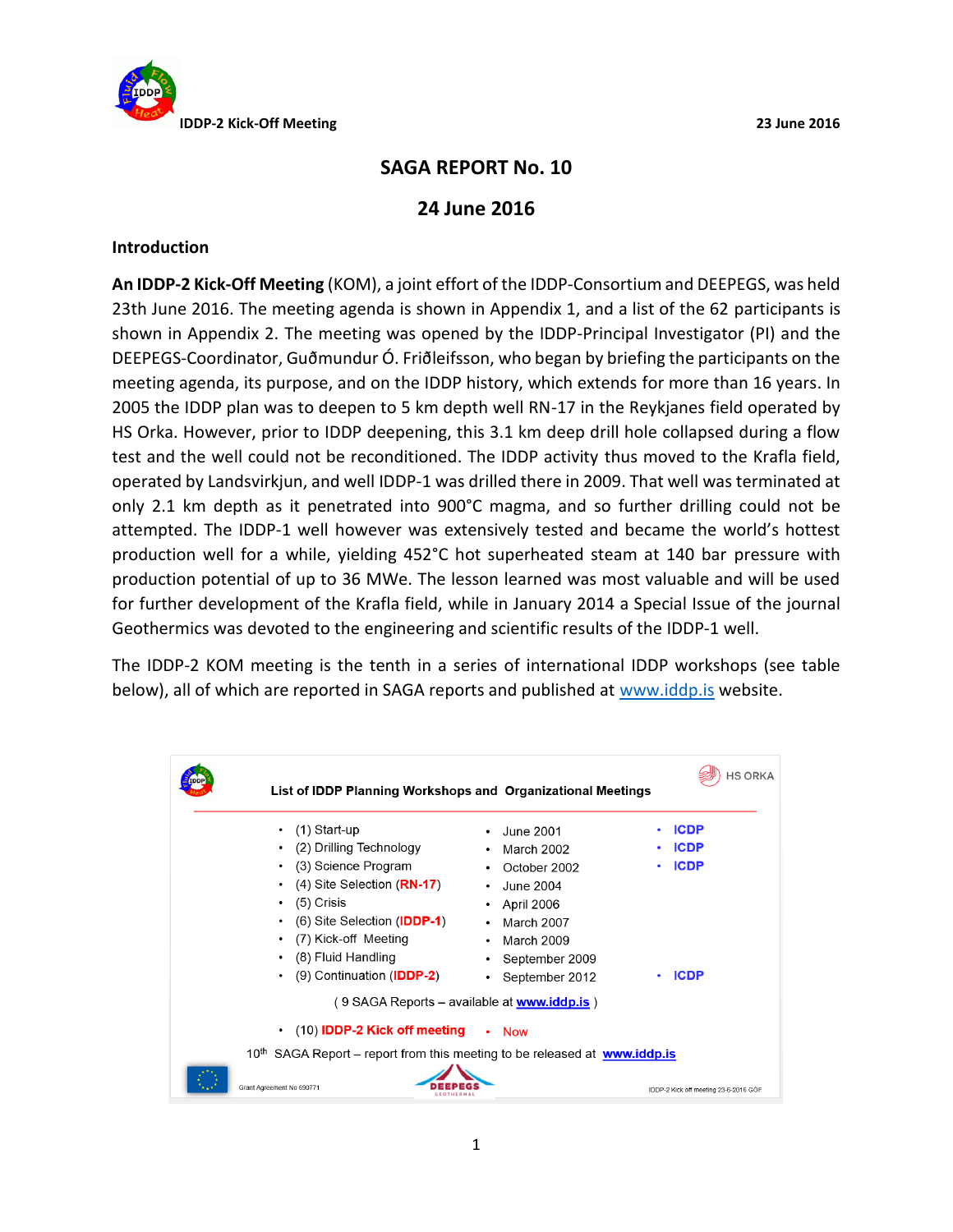

Four of these workshops were supported by the International Continental Scientific Drilling Program (ICDP), which additionally has provided substantial funds to obtain drill cores for scientific purposes. Funds for coring and their scientific study have also been augmented by the US National Science Foundation (NSF) – award EAR 05076725 to Wilfred A. Elders and co-workers in USA.

## **Background**

The Iceland Deep Drilling Project (IDDP) was initiated at the World Geothermal Congress held in Japan in 2000, with an invitation for international collaboration. Its basic aim is to investigate the feasibility and economics of deep, high-enthalpy geothermal resources, and especially supercritical hydrothermal fluids, as possible energy sources. Given the pressure-temperature conditions required this involves drilling wells  $>4$  km deep, to reach temperatures  $>450^{\circ}$ C. From the outset IDDP planned to drill three deep wells, one in a geothermal field operated by each of three Icelandic energy companies in the consortium and sharing the cost of drilling these wells by the field operator concerned and by the IDDP consortium. The IDDP is organized and funded by an Icelandic energy consortium (HS Orka, Landsvirkjun, Orkuveita Reykjavíkur, and Orkustofnun (The National Energy Authority) with additional support from Alcoa (2007-2013) and Statoil (2007-2011). In 2015 Statoil renewed its commitment until 2020. In December 2015 the IDDP-2 became part of the European Union supported project DEEPEGS (Deployment of Deep Enhanced Geothermal Systems for Sustainable Energy Business), a major effort to speed development of EGS within Europe and worldwide, both for high- and low-enthalpy systems. DEEPEGS will test stimulation technologies for EGS in deep wells in three different geological settings, to create sufficient permeability to deliver significant amounts of geothermal power. The first of these sites is the IDDP-2 [\(www.deepegs.eu](http://www.deepegs.eu/)).

After Krafla the IDDP consortium shifted its activities back to the Reykjanes geothermal system Peninsula in SW Iceland. The plan is to take over an existing well, RN-15, which is 2.5 km deep, deepen it to 3.0 km, set casing, and then continue drilling to 5.0 km depth to continue exploring for a supercritical geothermal resource. Drilling this IDDP-2 well will begin at the end of July 2016 and was the main topic of the Kick-off meeting. Preparations for deepening it to 5 km are at an advanced stage with the drilling pad prepared and the drilling rig Thor, due to move on site before the end of July. All the necessary materials, service contracts and personnel are ready. Some 34 wells have already been drilled in the Reykjanes geothermal field so the geology, geophysics and geochemistry of the system to <3 km depth is well known. The results of comprehensive seismic and MT investigations of the Reykjanes Peninsula (Project IMAGE) will be released shortly.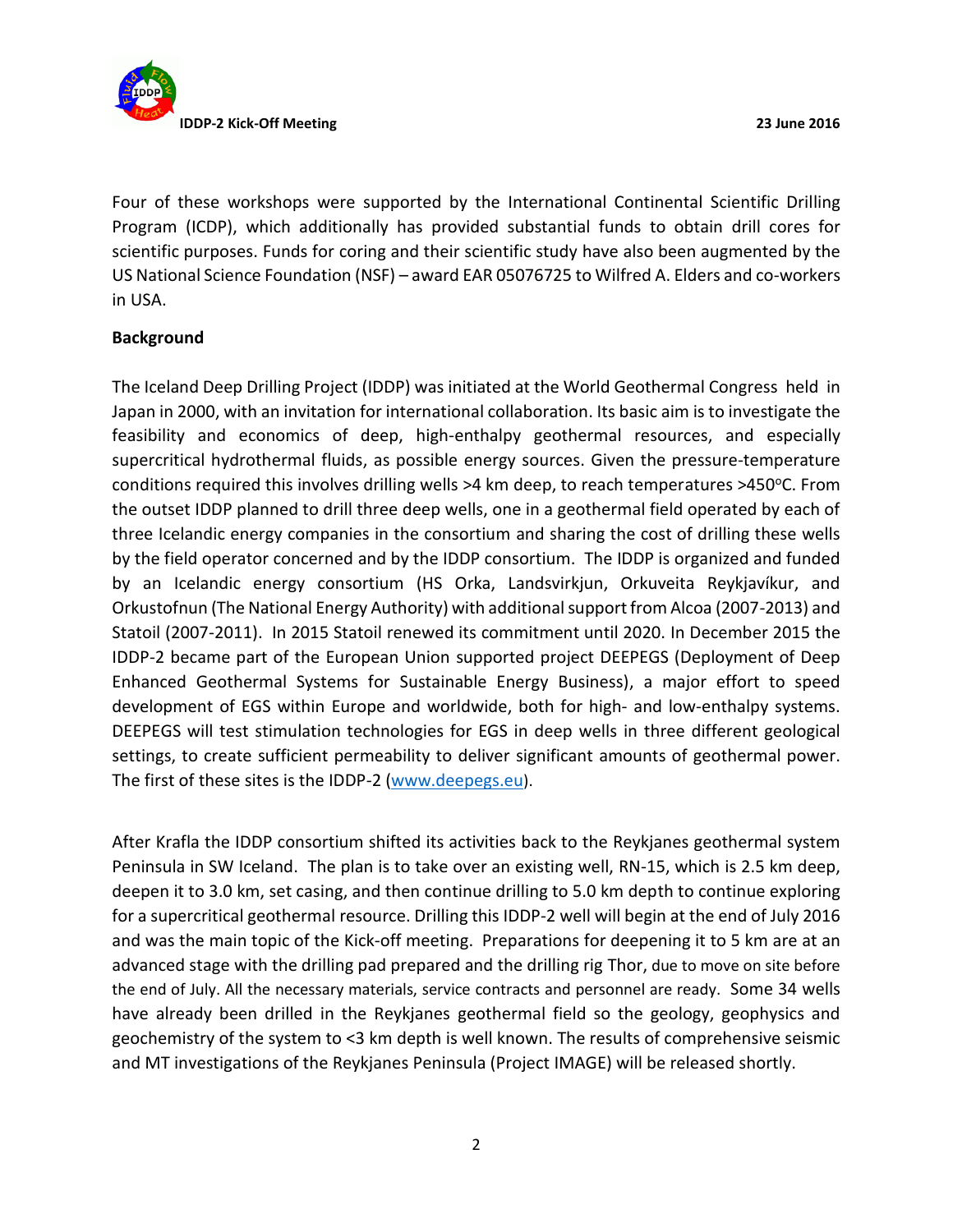

#### **IDDP-2 Kick off Meeting**

The meeting began with a review of the genesis, history, and progress of IDDP and a presentation of the Drilling Plan and time line for the IDDP-2. Jardboranir, the Iceland Drilling Company (IDC) has been contracted for drilling the well on a day rate basis using a Bentec 350 ton rig with an electrical top drive. All participants must take a safety briefing and follow the health and safety protocols of HS Orka and IDC. A schematic of the well design is shown in Figure 1.



**Figure 1**: *Schematic of the IDDP-2 well casing and well-head design (from Mannvit). The RN-15 has an existing production casing of 13 3/8" cemented from 0-794 m and a 12 ¼" open hole to 2507 m. After deepening to 3000 m a 9 7/8" and a 9 5/8"casing will be reverse cemented to 3000 m. Drilling will then proceed at 8 1/2" from 3000 to 5000 m open hole. The hole will be deviated at 16<sup>o</sup>with a kick-off point at 2750 m, direction 210°. A 7'' perforated liner will then be inserted before flow testing. A sacrificial 7 " casing will be hung from 0-1300 m and cemented to top.*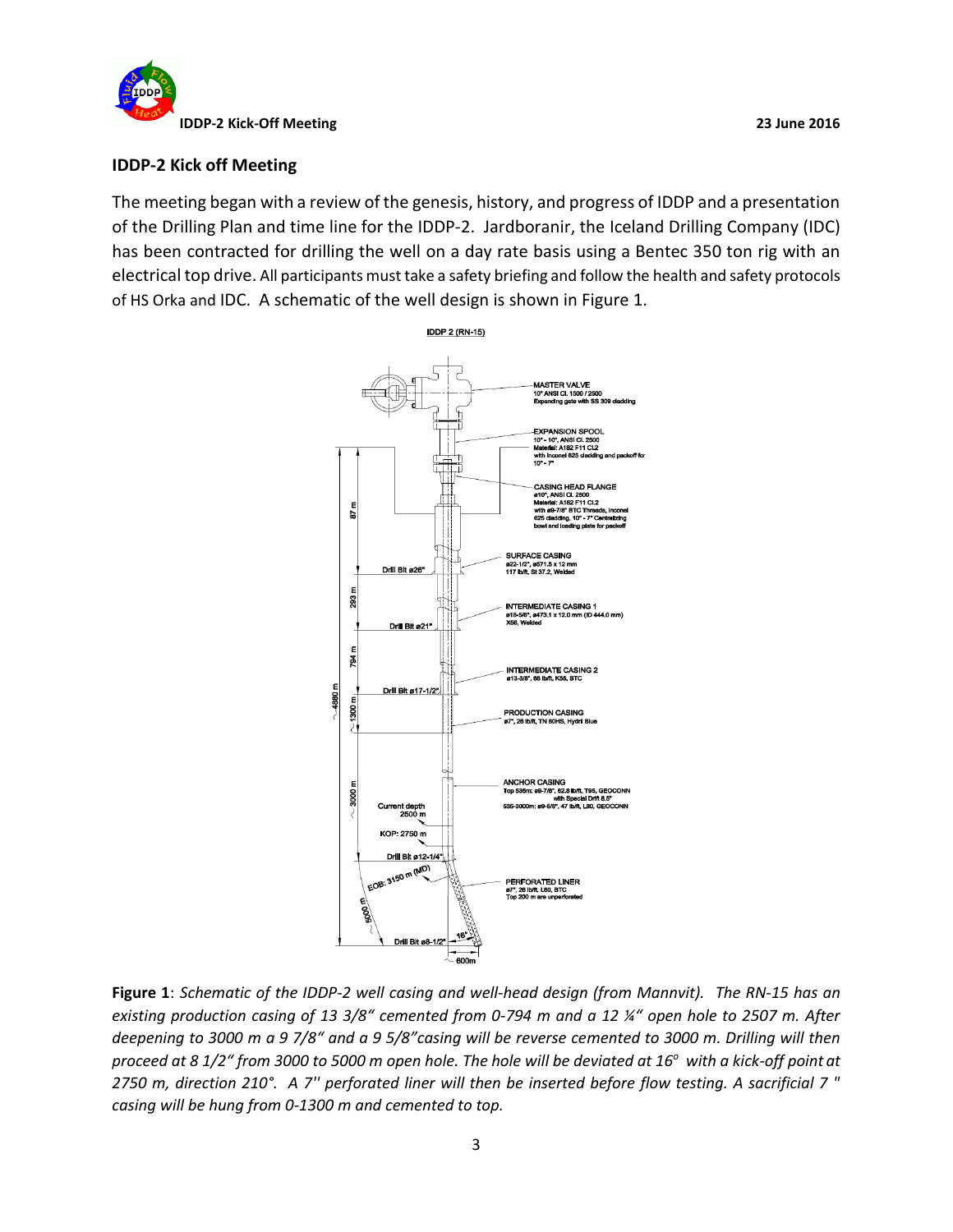

Completing the well to 5000 m is estimated to take about 150 days and of this time approximately 30 days are assigned for 10 m coring runs (Figure 2). The available funding should allow 20-25 core runs to be attempted using equipment, techniques, and personnel that have already cored successfully in geothermal wells at Reykjanes. The well will be deviated  $16^{\circ}$  SW with a kick-off point at 2750 m to intersect the deep target zone. Conventional down-hole motors and gyros will be used from the kickoff point to 3150 m. Then high-temperature down-hole directional drilling equipment recently developed by Baker Hughes will also be employed. Lithological logging of drill cuttings samples taken at 2 m intervals will be carried out by ISOR and both cores and cuttings will be scanned and the core descriptions and lithological logs will be entered into an ICDP Drilling Information System (DIS) to disseminate the data expeditiously.



# **Figure 2***. The estimated time/depth curve for the IDDP-2.*

A comprehensive geophysical logging program will be carried out by ISOR to the limit of the temperature tolerance of the logging tools and cables. The wireline tools normally used in hightemperature wells in Iceland are: CBL, Temperature, Pressure, Caliper, NN-porosity, Natural gamma, and Normal Resistivity. Optional tools include Televiewer Imaging, Density or Acoustic Velocity, and Spinner. The temperature limits of these tools are likely to be reached below 3500 m depth, so deployment of logging while drilling or logging while tripping are being considered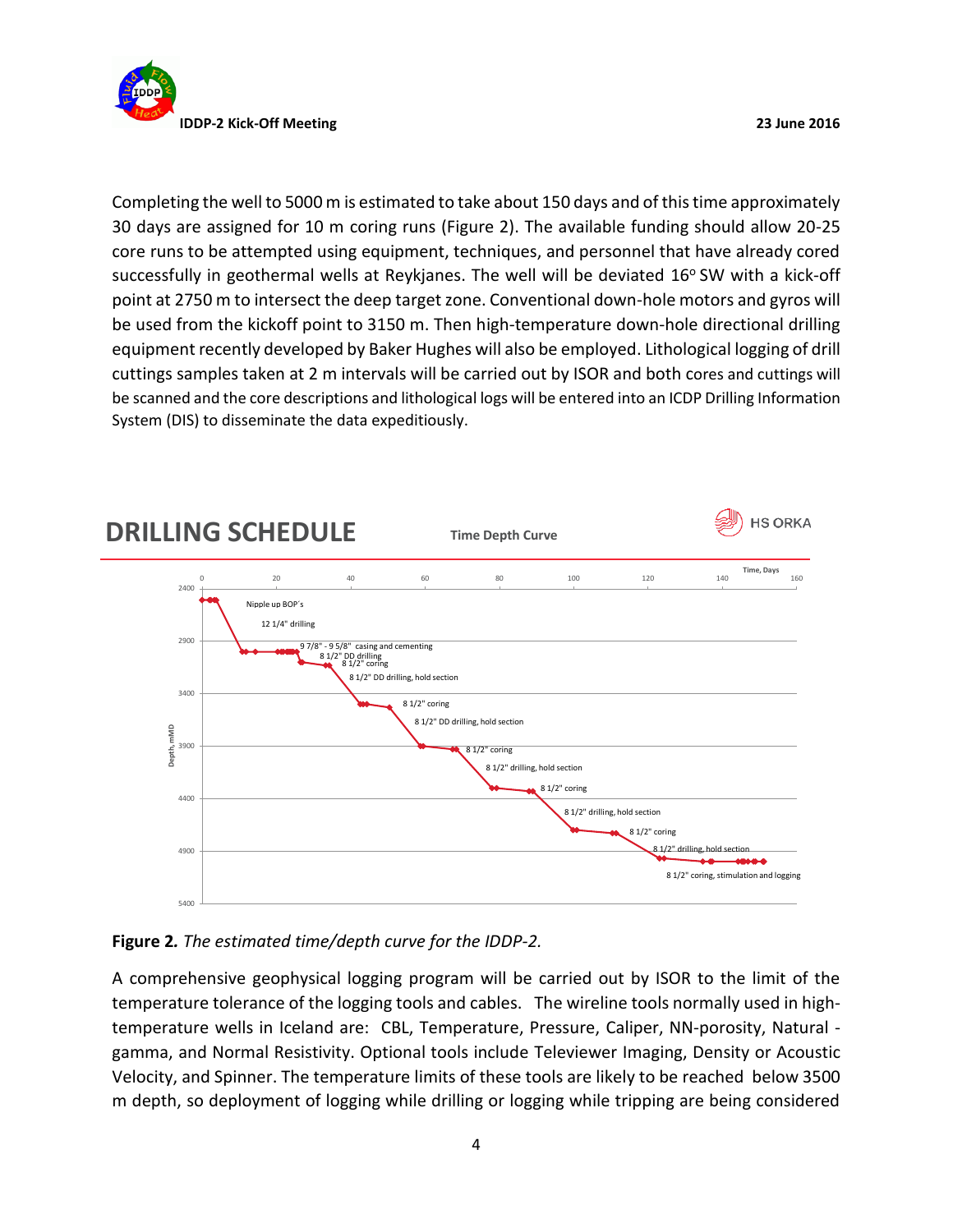

for the hotter parts of the well. ICDP will provide equipment for on-line monitoring and sampling of drilling mud gas , with a gas chromatograph, a gas mass spectrometer, and an alpha detector, to continuously monitor Ar, He,  $CO<sub>2</sub>$ , H<sub>2</sub>, CH<sub>4</sub>, N, Cl, Rn, etc., information useful in identifying zones of fluid inflow and fluid sources.

If the IDDP-2 encounters suitable zones of low permeability, as part of the DEEPEGS study, attempts will be made to stimulate permeabilty. Because suitable packers that function at the high temperatures expected are not available, soft stimulation will be attempted by pumping cold water through a 3 1/2'' tubing at up to 450 bars for 6-12 months if needed, creating fractures by thermal shock. In addition tracer tests will be attempted by injection. The proposal is to inject three tracers, one liquid only  $-$  <sup>125</sup>l, one vapor only  $-$  lnert gases, and one liquid + vapor  $-$  <sup>3</sup>H. However the tracers are still under discussion.

A preliminary report on passive seismicity of the Reykjanes Peninsula between January 2013 and November 2015 indicates that the depth of earthquakes suggests that the brittle-ductile transition below Reykjanes is generally at  $5.5 - 6$  km depth. However a seismic gap appears beneath the core of the production field below 3 km depth. This could be due to the lower the pressure in the production field that has reduced the pore pressure at depth resulting in increased rock strength. Alternatively it could be due to the temperature being high enough within this aseismic body to prevent stress accumulation that results in fracturing. That would mean the brittle-ductile boundary would be close to 3 km depth below the production field. Laboratory studies indicate that the brittle ductile transition in basalts occurs at temperatures  $>600^{\circ}$ C. This indication is of concern although the time series monitored is relatively short, geologically speaking. High resolution seismic structure beneath Reykjanes is currently being evaluated by the EU funded IMAGE project and the result expected to be available this autumn.

Flow testing is unlikely to take place until at least a year after well completion, but the time will depend on the extent of needed stimulation effort. Well head conditions of temperatures >345°C to <500°C and pressures of 155 to 250 bar are likely, judging from several thermal gradient estimates. The well head master valves that failed on the IDDP-1 at Krafla have been improved and refabricated and a new expansion spool with a range of 1 m has been developed.

Following the practice of Statoil, a Drilling a Well on Paper (DWOP) meeting will be held on the 27<sup>th</sup> of July, 2016 involving the drilling and engineering teams and others concerned with down hole operations such as logging and coring. The objective is to avoid surprises during drilling and make explicit the coordination between those responsible for the various aspects of the onsite operations during drilling, to assign responsibilities, and to consider contingency plans.

An important aspect of DEEPEGS projects is community outreach, involving both the public and the geothermal industry. This can be achieved by press releases and open access days, as well as publications and presentations at suitable forums.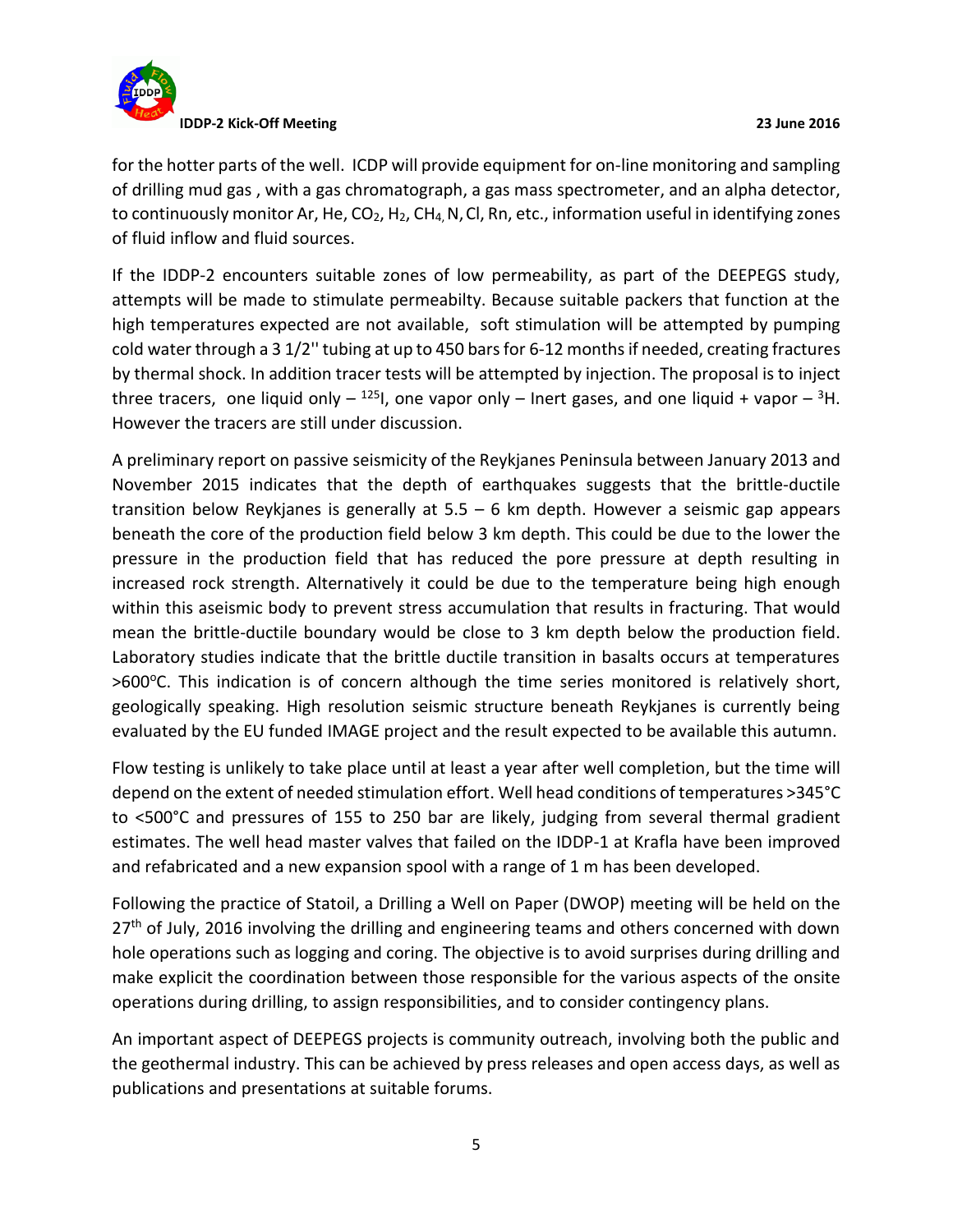

## **SAGA/ Deep Vision Meeting**

On June 24th 2016 the Science Applications Group of Advisors (SAGA) met to discuss the Kick-off meeting and later met with DEEPVISION, the coordinating committee of the IDDP, to report on the status of the IDDP-2 and to make recommendations. The mood of these meetings was very optimistic as no "show-stoppers" to moving forward as proposed have been identified. All necessary materials will be on site by July 20th, e.g. new drill pipe, casing, fishing tools, and expendables, etc. The IDC drilling rig will be mobilized and set up during the last two weeks of July.

Among the issues discussed were the philosophy of quality rather than speed of drilling, the petrophysical program, the availability in Iceland of a 300°C televiewer, simplifying the tracer program, collecting cuttings while coring, and adding a logging tool (gyro?) and a data logger to the core barrel.

#### **Recommendations**

The DWOP meeting on July 27th is an important step in coordination and communication of the IDDP-2. In addition, daily morning meetings of representative of the drilling, engineering, and management teams should continue as was done during drilling IDDP-1.

Contingency plans should be prepared ahead of time. For example, what geological conditions would indicate that drilling should be terminated? What mineralogical changes would indicate that we could have reached into supercritical environment?

In case of drilling problems we should have problem solvers on call and these experts should be identified before they are need.

The public relations and outreach issue was also discussed and the need for designated spokespersons. IDDP should plan on producing a documentary film and assign the necessary budget.

#### **Significance of the IDDP**

The IDDP-2 is significant not only for the development of new geothermal resources in Iceland but internationally. Not only do aqueous geo-fluids at supercritical condition have more than five times the power producing potential than hydrothermal liquid water 225 $\degree$ C, but there is a singularity in the transport properties of water at the critical point. Thus modeling indicates that a supercritical well could have ten times the power output of a conventional geothermal well. Potential sites for supercritical geothermal resources occur worldwide, both on and offshore, wherever young volcanoes occur. These are large and attractive targets, but require big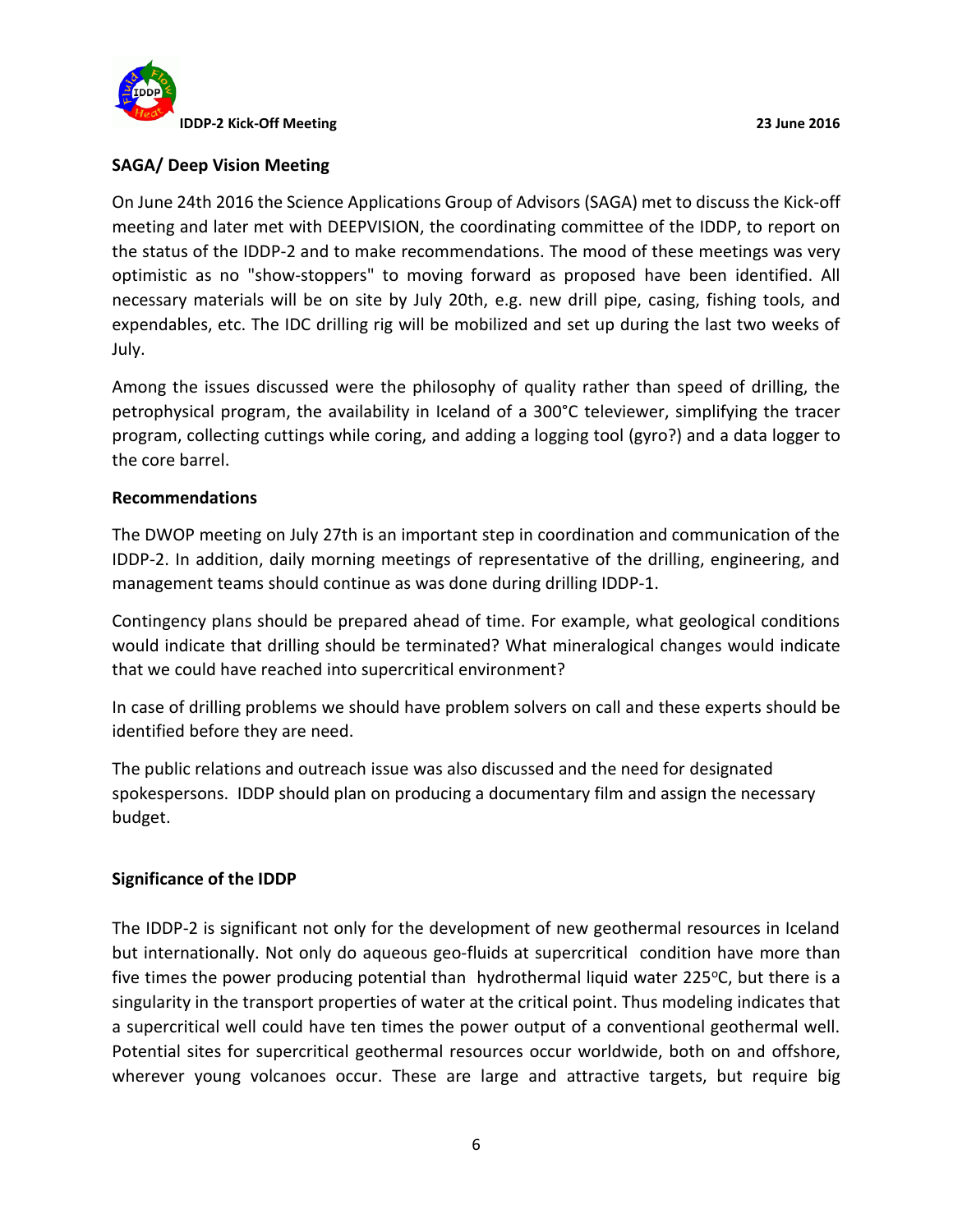

investments to develop (especially offshore). The IDDP model (a consortium of government, industry, and academia) could be a way to develop them.

The IDDP-2 will investigate the interactions of high-temperature (400-500°C) hydrothermal fluids with the basaltic crust in Iceland on the Reykjanes Peninsula, the landward extension of the Mid-Atlantic Ridge. The Reykjanes geothermal system is unique in that its geothermal fluids are modified sea water so that the IDDP-2 well will provide the first opportunity worldwide to investigate the deep, high temperature reaction zone of mid-ocean ridge hydrothermal environment, an issue that has been a long-term goal of the Integrated Ocean Drilling Program, the IODP, and its predecessors.

## **SAGA report compiled by the PI's**: Guðmundur Ó. Friðleifsson and Wilfred A. Elders

#### **Attachments**

- 1) IDDP-2 Kick off meeting AGENDA
- 2) List of Participants.





**DEEPEGS** - *"Deployment of deep enhanced geothermal systems for sustainable energy business"* is a project that has received funding from the European Union's Horizon 2020 research and innovation programme under grant agreement No 690771

The DEEPEGS project is providing complimentary research support to the IDDP-2 well development at Reykjanes in Iceland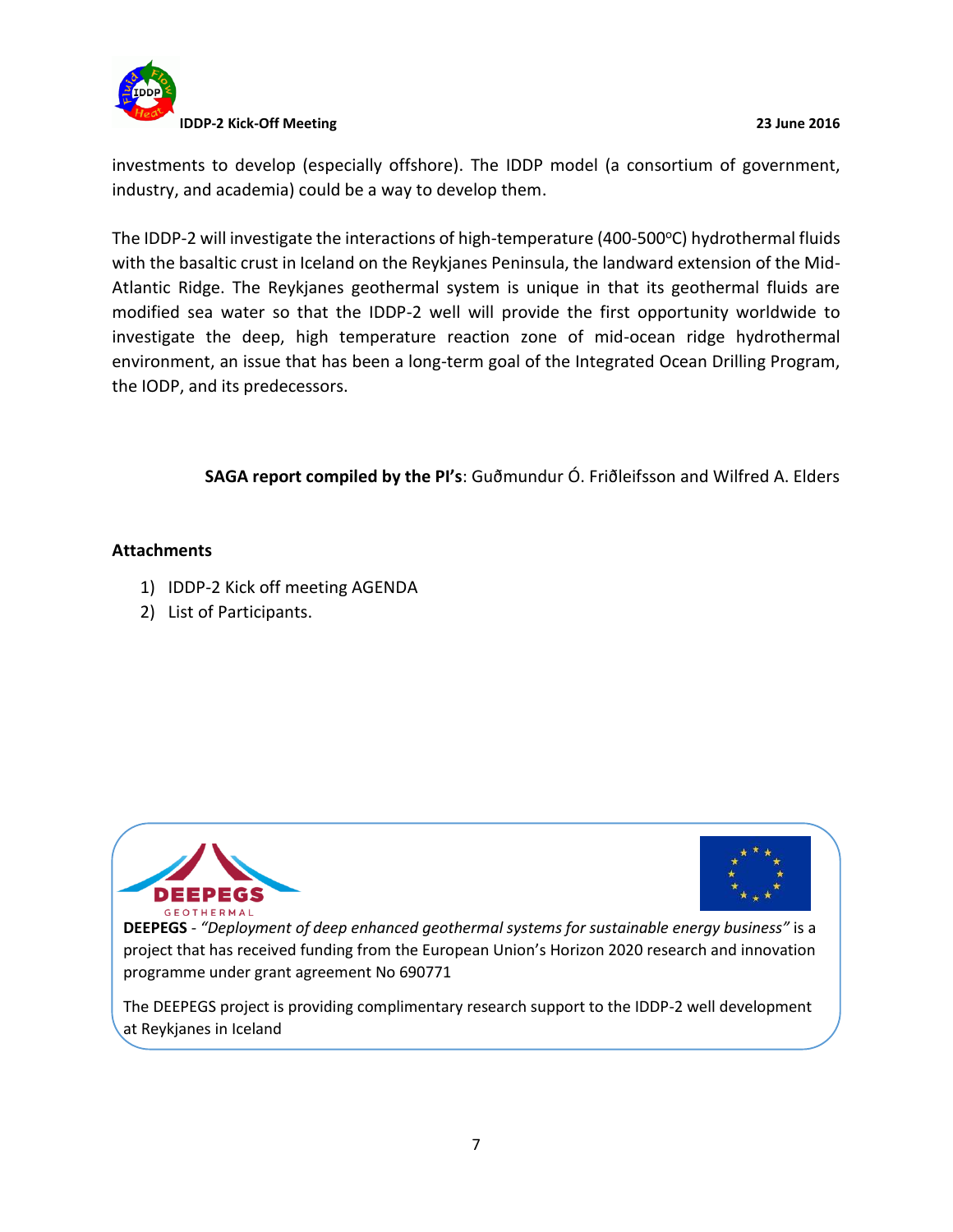



**IDDP-2 KICK OFF MEETING** 

#### 23 JUNE 2016

#### **AGENDA**

| 9:00-9:20   | Welcome - Introduction - Project overview                |  |
|-------------|----------------------------------------------------------|--|
|             | Guðmundur Ómar Friðleifsson, HS Orka                     |  |
| 9:20-10:00  | Drilling plan 1 - Drilling overview and discussion       |  |
|             | Ari Stefánsson and Pór Gíslason, HS Orka                 |  |
| 10:00-10:20 | Drilling plan 2 - Casing and cementing                   |  |
|             | Ari Stefánsson and Pór Gíslason, HS Orka                 |  |
| 10:20-10:35 | Coffee break                                             |  |
| 10:35-11:00 | Risk Assessment, mitigation, HSE                         |  |
|             | Porgrímur St. Árnason and Kristín B. Ingadóttir, HS Orka |  |
| 11:00-11:30 | Drilling plan 3 - Coring procedure                       |  |
|             | Alister C. Skinner. ACS Services, Scotland               |  |
| 11:30-11:50 | Drilling plan 4 - Geological logging/ISOR & ICDP-DIS     |  |
|             | <b>Tobias Weisenberger, ISOR</b>                         |  |
| 11:50-12:10 | Drilling plan 5 - Core logging and science team          |  |
|             | Robert Zierenberg, UC Davis, USA                         |  |
| 12:10-12:30 | Drilling plan 6 - Geochemical logging                    |  |
|             | Thomas Wiersberg, GFZ, Potsdam, Germany                  |  |
| 12:30-13:10 | <b>LUNCH</b>                                             |  |
| 13:10-13:25 | Drilling plan 7 - Geophysical logging during drilling    |  |
|             | Ómar Sigurdsson, HS Orka                                 |  |
| 13:25-13:40 | Drilling plan 8 - DEEPEGS Stimulation plan               |  |
|             | Ómar Sigurdsson, HS Orka                                 |  |

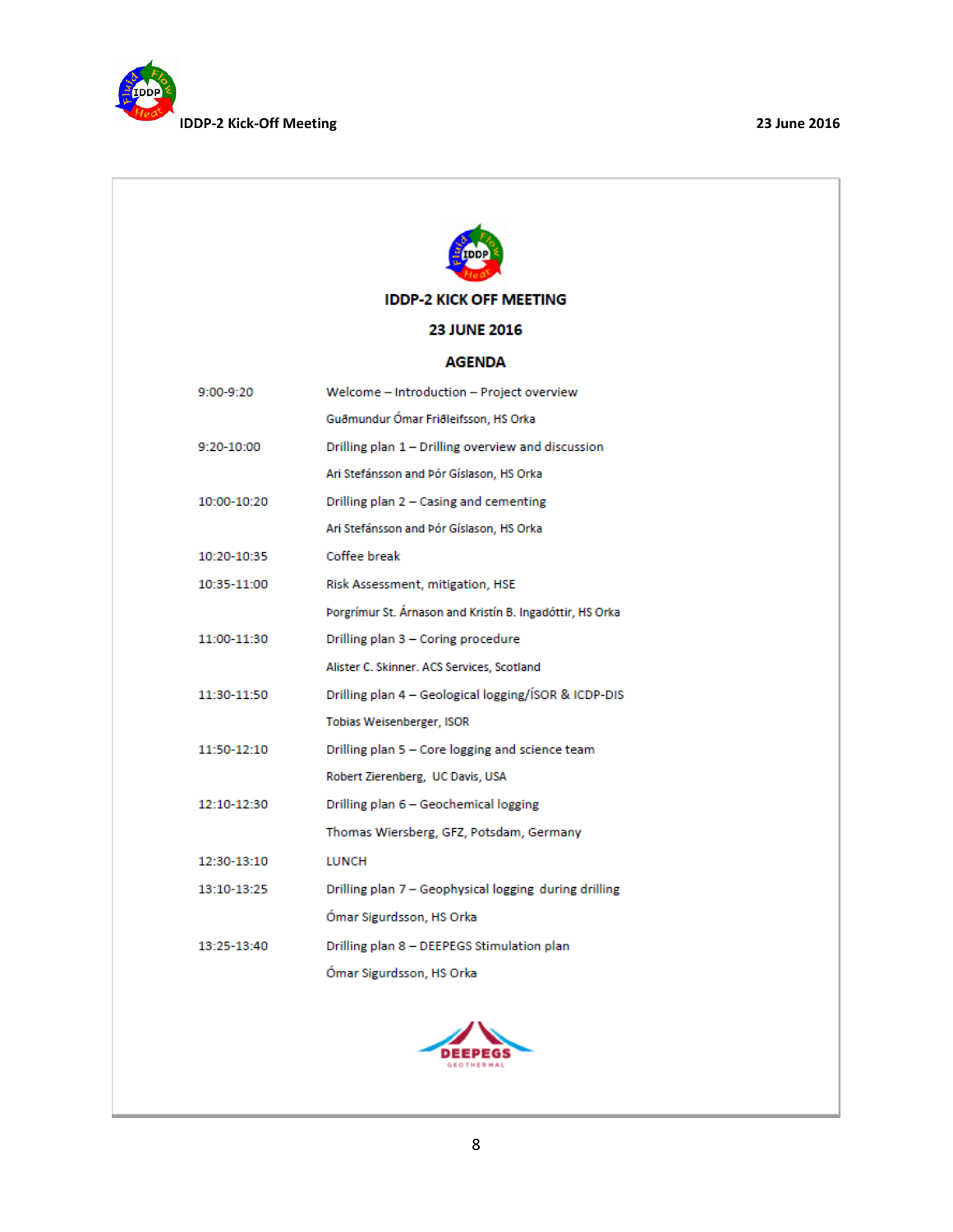

| 13:40-14:00         | Drilling plan 9 - DEEPEGS Tracer test               |  |
|---------------------|-----------------------------------------------------|--|
|                     | Kristín V. Matthíasdóttir, HS Orka                  |  |
| 14:00-14:30         | Conceptual model, Seismic-MT monitoring             |  |
|                     | Gunnlaugur M. Einarsson and Egill Á. Gudnason, ISOR |  |
| 14:30-15:00         | IDDP-2 - Heat up, flow test, pilot test overview    |  |
|                     | Geir Pórólfsson and Albert Albertsson, HS Orka      |  |
| 15:00-15:30         | Coffee                                              |  |
| 15:30-15:45         | Drilling plan 10 - Drill Well on Paper / HSE        |  |
|                     | Carsten Sörlie, Statoil, Norway                     |  |
| 15:45-16:00         | High-Temperature prototype downhole motor           |  |
|                     | Thor Jan Erikssen, Baker Hughes, Norway             |  |
| 16:00-16:15         | DEEPEGS - interaction and public outreach           |  |
|                     | Sigurdur G. Bogason, Markmar                        |  |
| 16:15-17:30         | Summary and Conclusion - Science Plan               |  |
|                     | Wilfred A. Elders, UC Riverside, USA and            |  |
|                     | Gudmudur Ó. Fridleifsson, HS Orka                   |  |
| 18:30-20:00         | <b>DINNER</b>                                       |  |
|                     |                                                     |  |
|                     | <b>IDDP-2 KICK OFF MEETING</b>                      |  |
| <b>24 JUNE 2016</b> |                                                     |  |
|                     | <b>SAGA MEETING</b>                                 |  |
|                     |                                                     |  |
| 9:00-12:00          | SAGA REPORT - SUMMARY DISCUSSION                    |  |
| 11:00-13:00         | 136-DEEP VISION Meeting - with SAGA - Lunch         |  |
| 13:00-17:00         | SAGA REPORT - CONCLUSION                            |  |
|                     |                                                     |  |
|                     |                                                     |  |

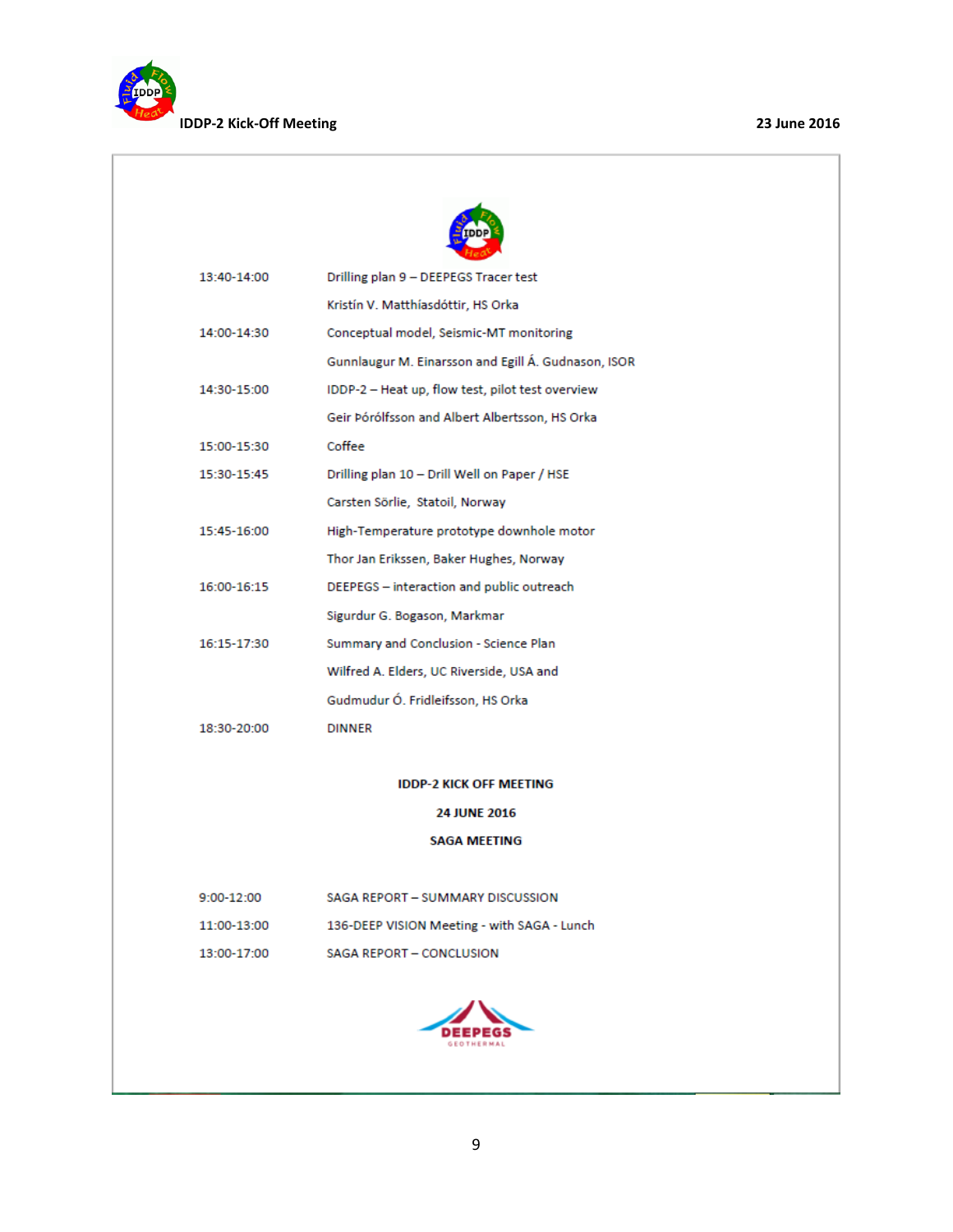



# IDDP-2 Kick-Off Meeting - 23 June 2016

## **List of Participants**

| Albert Albertsson                  | <b>HS Orka</b>              | <b>Deep Vision</b>        |
|------------------------------------|-----------------------------|---------------------------|
| Alicja Wiktoria Stoklosa           | <b>GEORG</b>                | <b>DEEPEGS</b> organizer  |
| Alister Skinner                    | <b>ACS Coring, Scotland</b> | SAGA                      |
| Ari Stefánsson                     | <b>HS Orka</b>              |                           |
| Ásgrímur Guðmundsson               | Landsvirkjun                |                           |
| <b>Bastien Romain Poux</b>         | ÍSOR                        |                           |
| Birgir Þ. Birgisson                | Jardboranir - IDC           |                           |
| Bjarni Guðmundsson                 | Jardboranir - IDC           |                           |
| Bjarni Steinar Gunnarsson          | ÍSOR                        |                           |
| Björn Sverrir Harðarson            | ÍSOR                        |                           |
| <b>Bruce Gatherer</b>              | Jardboranir - IDC           |                           |
| Carsten F Sørlie                   | Statoil, Norway             | Deep Vision deputy        |
| Dennis Nielson                     | DOSECC, USA                 | SAGA                      |
| Egill Árni Guðnason                | ÍSOR                        |                           |
| <b>Emmanuel Gaucher</b>            | KIT, Germany                |                           |
| Eva Schill                         | KIT, Germany                |                           |
| Finbogi Óskarsson                  | ÍSOR                        |                           |
| Geir Þórólfsson                    | <b>HS Orka</b>              |                           |
| Grímur Björnsson                   | Warm Artic ehf              | <b>DEEPEGS EAP</b>        |
| Guðmundur Ómar Friðleifsson        | HS Orka - IDDP-PI           | SAGA-DEEPEGS Coordinator  |
| Gunnar Skúlason Kaldal             | ÍSOR                        |                           |
| Gunnlaugur M. Einarsson            | ÍSOR                        |                           |
| Hafþór Ægir Sigurjónsson           | University of Iceland       |                           |
| Hanne Wigum                        | Statoil, Norway             |                           |
| <b>Hildigunnur H Thorsteinsson</b> | Reykjavik Energy            | <b>Deep Vision deputy</b> |
| Hjalti Páll Ingólfsson             | <b>GEORG</b>                | <b>DEEPEGS</b> organizer  |
| Hörður Halldórsson                 | ÍSOR                        |                           |
| <b>Ingelinn Aarnes</b>             | <b>Baker Hughes, Norway</b> |                           |
| Ingólfur Örn Porbjörnsson          | ÍSOR                        |                           |
| Iwona Monika Galeczka              | ÍSOR                        |                           |
| Jóhann Lindal Jóhannsson           | <b>HS Orka</b>              |                           |
| Jón Örn Bjarnason                  | <b>ISOR</b>                 | SAGA                      |